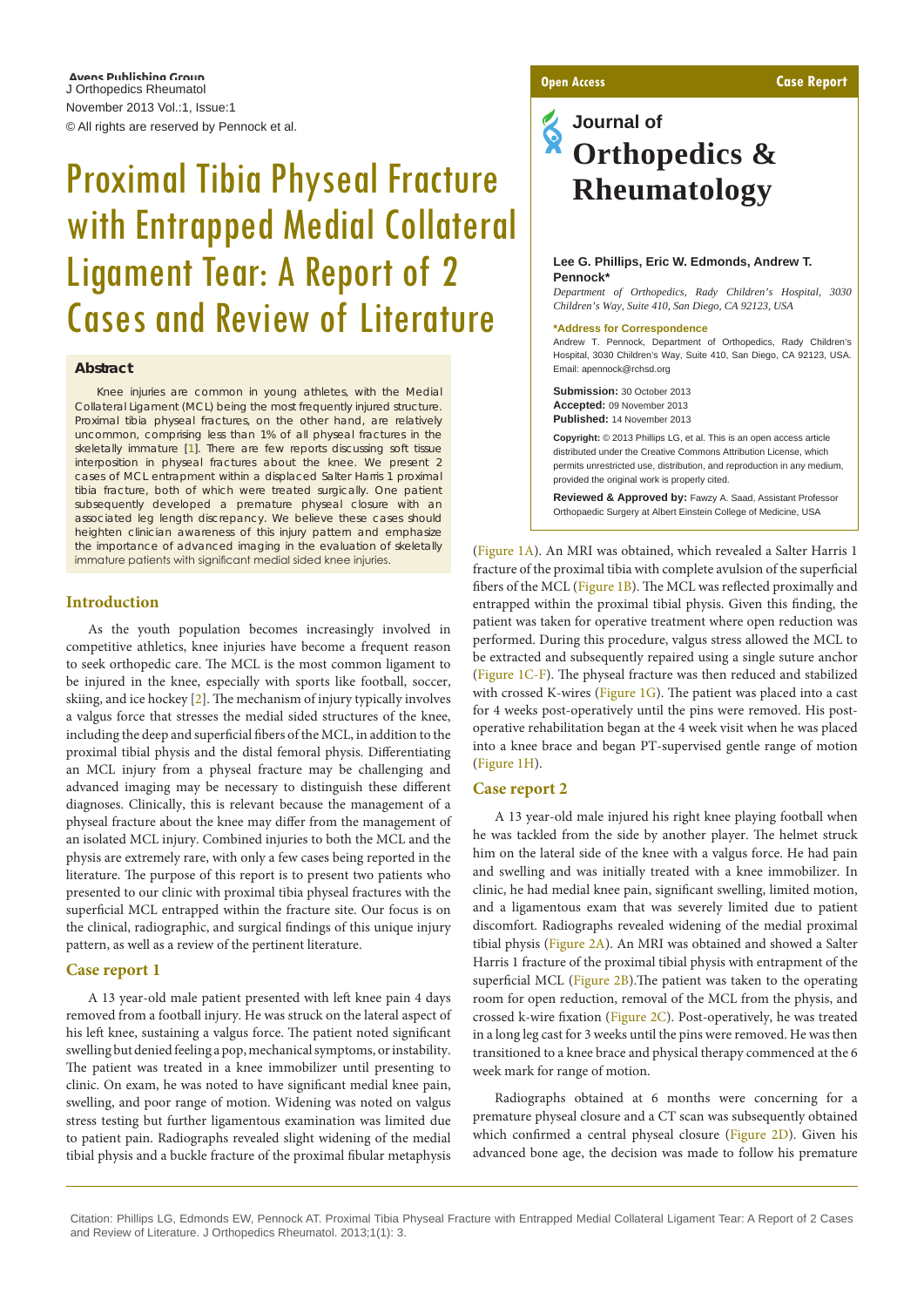**Citation:** Phillips LG, Edmonds EW, Pennock AT. Proximal Tibia Physeal Fracture with Entrapped Medial Collateral Ligament Tear: A Report of 2 Cases and Review of Literature. J Orthopedics Rheumatol. 2013;1(1): 3.

#### ISSN: 2334-2846

physeal closure clinically. At skeletal maturity his leg length discrepancy measured 1.7 cm,left greater than right, with his tibia shorter by 9mm and his femur shorter by 8mm ([Figure 2E](#page-1-1)). At his 2-year follow-up, the patient remains asymptomatic and has returned to full sport, including football and rugby.

### **Discussion**

The two cases presented in this report share many common features both with their presentation and treatment. Both patients were males in their early teenage years injured playing football by a valgus mechanism. They presented to clinic with pain and swelling out of proportion to the typical MCL injury patient. Radiographs revealed widening of the medial proximal tibial physis and MRI confirmed the MCL fibers being interposed within the fracture site. In the operating room, under open direct visualization, it was noted that the MCL was entrapped in the physis. Once this was removed, anatomic reduction was achieved and held with crossed K-wires. While both fractures healed with no evidence of late instability, long-

<span id="page-1-0"></span>

**Figure 1: A**) Intra-operative fluoroscopic image showing widening of the medial proximal tibialphysis. **B)** Pre-operative PD MRI showing Salter Harris 1 fracture of the proximal tibialphysis and tibial avulsion of the superficial MCL with entrapment in the physis. **C**) Intra-operative fluoroscopic image with valgus stress showing further widening of the medial physis and medial joint opening. **D)** MCL entrapped in the proximal tibialphysis. **E)** Torn MCL extracted from the fracture. **F)** MCL repaired with single suture anchor. **G**) AP intra-operative fluoroscopic image with crossed K-wires and suture anchor for MCL repair. **H)** AP radiograph at follow-up.

<span id="page-1-1"></span>

**B)** Pre-operative PD MRI showing Salter Harris 1 fracture of the proximal tibialphysis with MCL entrapment in the physis. **C)** AP intra-operative fluoroscopic image with crossed K-wires. **D**) CT scan obtained 6 months postop showing central physeal closure. **E)** Scanogram for bone length obtained at final follow-up.

term follow-up on one patient revealed a premature physeal closure. At skeletal maturity, the patient's leg length discrepancy was less than 2 cm and asymptomatic, so no further treatment was pursued.

Previous reports have discussed physeal fracture with interposed soft tissue, usually periosteum. For distal tibia physeal fracture, a residual gap following closed reduction represented interposed periosteum in all cases subsequently treated with open reduction [[3](#page-2-2)]. Whan et al. described the first case in the literature of interposed